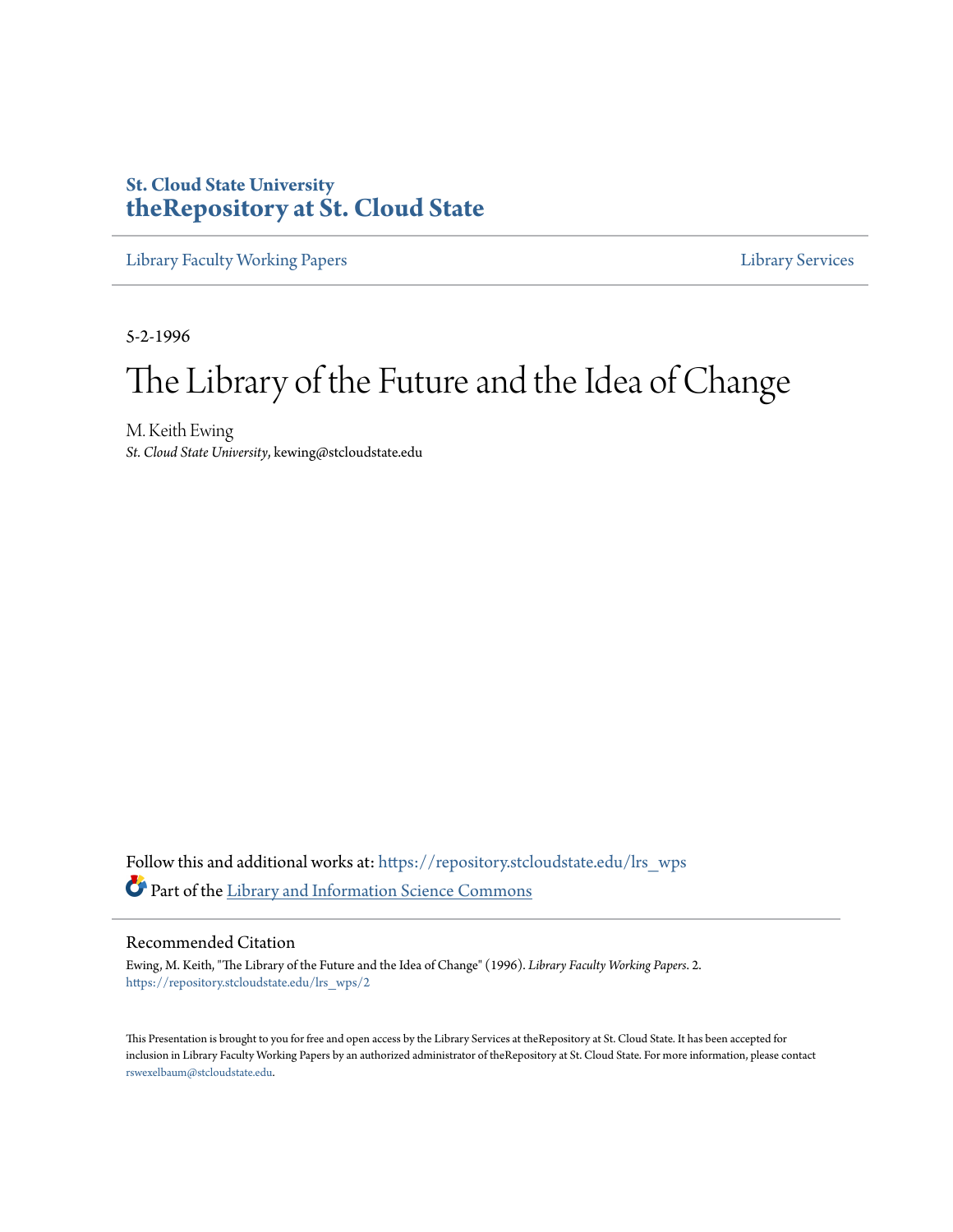## **The Library of the Future and the Idea of Change**

a presentation at the University of Nevada - Reno 2 May 1996

M. Keith Ewing

I have been thinking about the future of libraries for a long time. Authoring St. Cloud State's recently approved library building program provoked a wide-ranging journey of reflection and discovery. Preparing for this talk and a similar talk I gave at a MINITEX Reference conference last fall has provided me opportunity for additional reading and talking with colleagues. Everything I read, every person I talk with, opens new doors that need to be entered or raises new ideas that need to be pursued.



57. Cloud Times 11 April 1996

Recently, I read an article in the St. Cloud Times that did not immediately concern me. But several colleagues read it and they did become concerned. My colleagues remembered the recent legislative session where many of us were lobbying in support of new library construction dollars and where we often heard legislators questioning the future of libraries and librarians. Legislators want to know, "if everything is going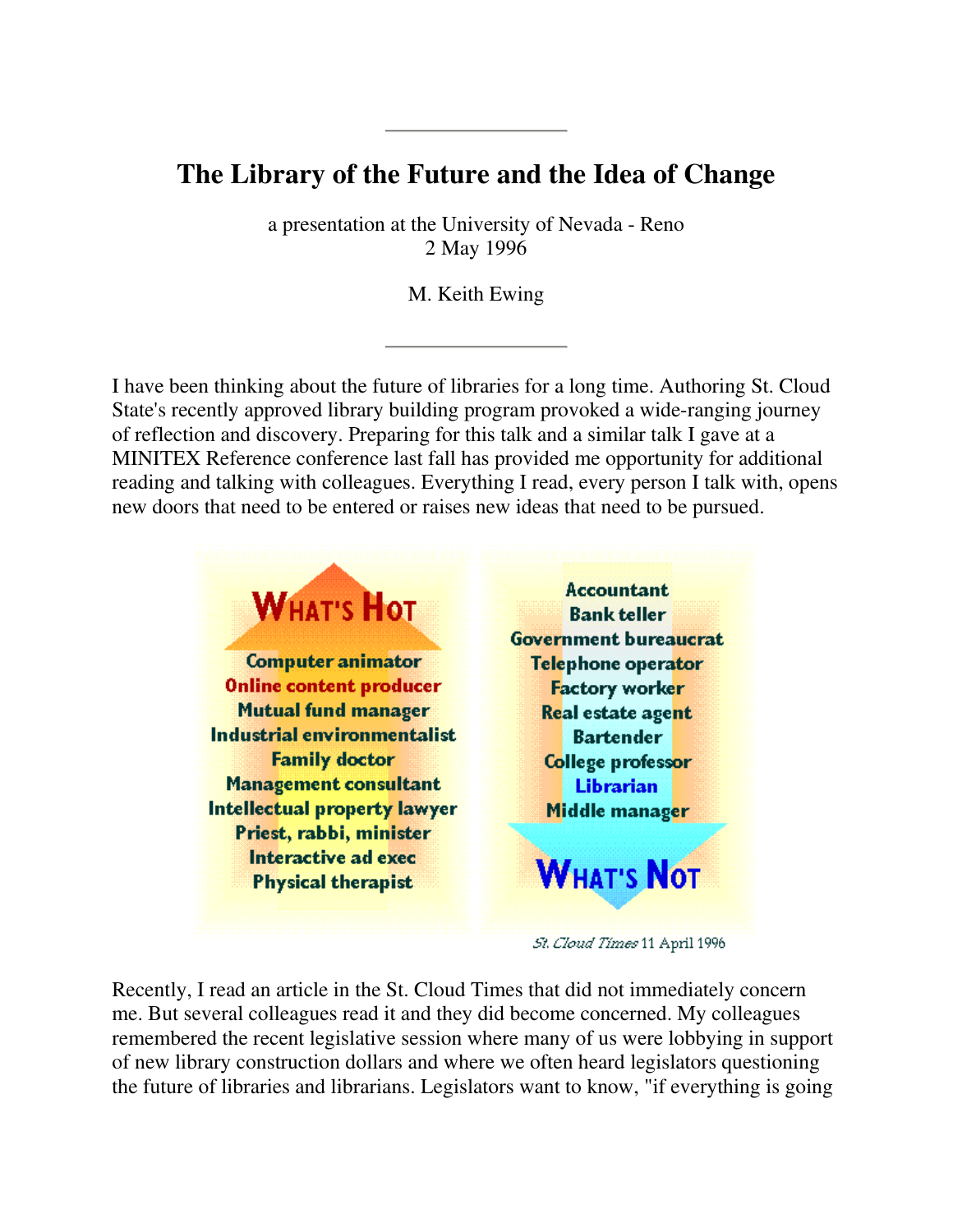to be available electronically, why are we continually putting more and more money into libraries?"

The only people on our staff who are not concerned by this article are those who are not librarians: the graphic artists, systems designers, media producers, and instructional designers. Of course, the one graphic artist who has become interested in computer animation is delighted by this article.

Our appearance among the bottom ten careers may not be our sense of the future, but it is based upon current Dept of Labor statistics and considerable study by futurists. While the name "librarian" may well disappear, some of the ideas behind "librarian," especially in training and educating people, will not disappear. Before you become too concerned about the potential loss of your position, look at the "Internet content provider" listed in the top 10. I'd like to suggest that we can play a role there..

Some people outside of libraries, including many of our colleagues across campus, are predicting the eventual demise of printed books and journals and the elimination of libraries. Perhaps Alvin Kernan is right when he says that literature will disappear in the digital age because it is a product of a print culture and that a new kind of discourse will emerge. I don't believe book literature will disappear (nor all books and journals). But I do agree with those commentators, both within the profession and without, who believe that many, perhaps most, libraries will disappear, their resources and services absorbed by those able to establish a new role as a player in knowledge communication.

> We trained hard but it seemed that every time we were beginning to form up into teams we would be reorganized. I was to learn later in life that we tend to meet any new situation by reorganizing, and a wonderful method it can be for creating the illusion of progress while producing confusion and inefficiency and demoralization.

> > --Petronius Arbiter Latin writer of the 1st Century A.D.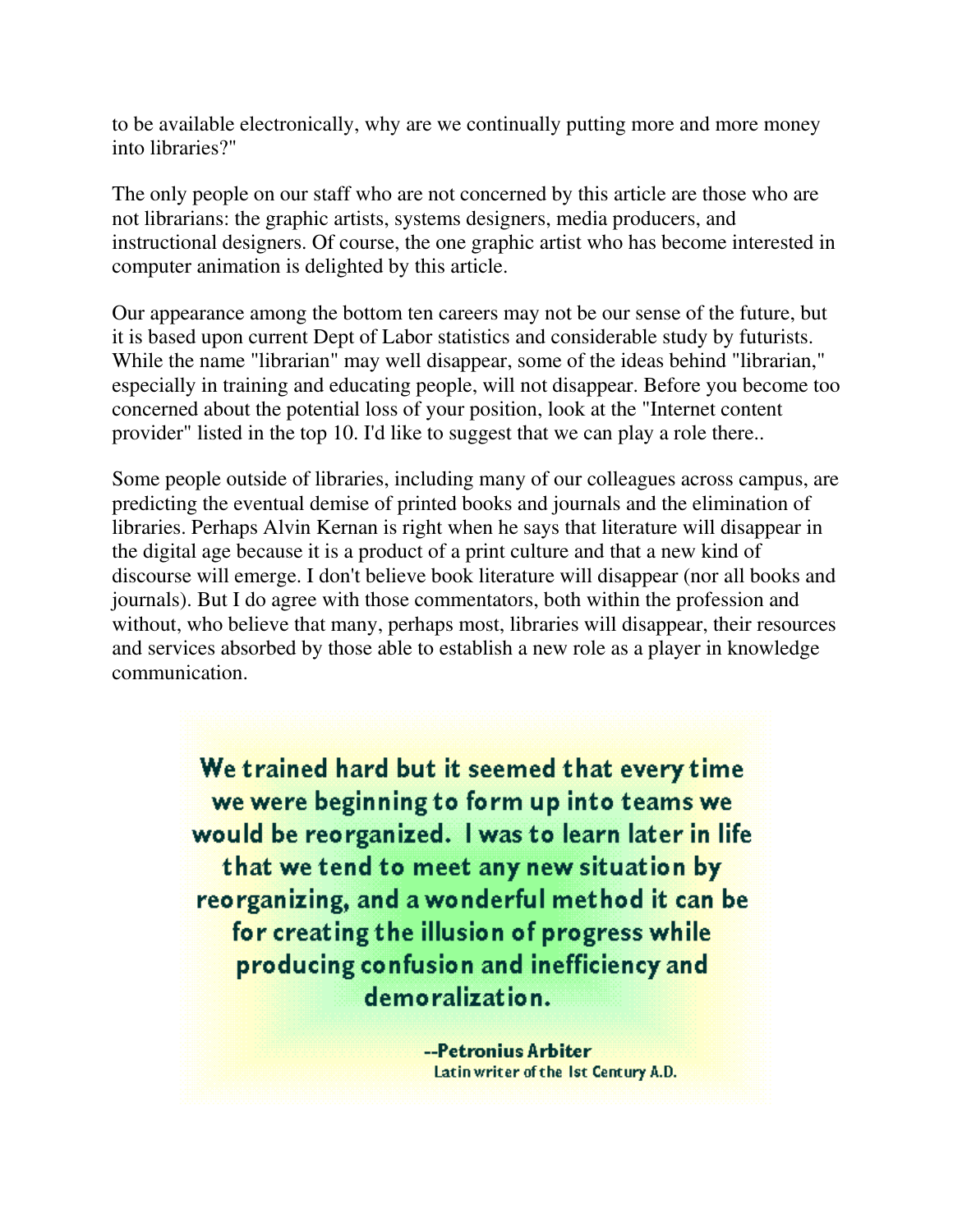What we should understand from this is that we cannot continue to do what we have done in the past or what we are doing in the present. Merely changing the way we organize or manage our resources or restructure our organizations is not an answer. Restructuring will come soon enough, after we have determined where we want (need) to be.

One idea, that is becoming increasingly clear, is that the fundamental idea of the library must change, that we must move beyond being repositories for the storage and dissemination of knowledge. Richard DeGennaro defines libraries as "institutions which contain and provide access to man's recorded knowledge." Michael Buckland suggests that "libraries serve is to collect, organize, and service documents." Libraries do not exist because there are books, periodicals, or any other media designed to transmit knowledge. (Indeed an argument could easily be made that much publishing takes place because of libraries.) Libraries exist because there is a demand for knowledge (a need to know) and a need for assistance in locating the resources that hold that knowledge. But this is not a reason that will continue, if it continues today.



When I wrote St. Cloud State's new library building program five years ago, I firmly believed that books and most journals (the exorbitant costs of many preclude me from saying all) were the most economical, most convenient, and most efficient technology (medium) for storing and disseminating information. I attended the first two gopher conferences to explore its potential as an organizational tool; but the conferences did little to dissuade me from a continuing belief in the efficacy of the book. But the development of Mosaic, and the subsequent and continuing development of other Web browsers, designed to take advantage of a slumbering protocol (HTML) and potentially fulfill the prediction of Vannevar Bush, changed my thinking.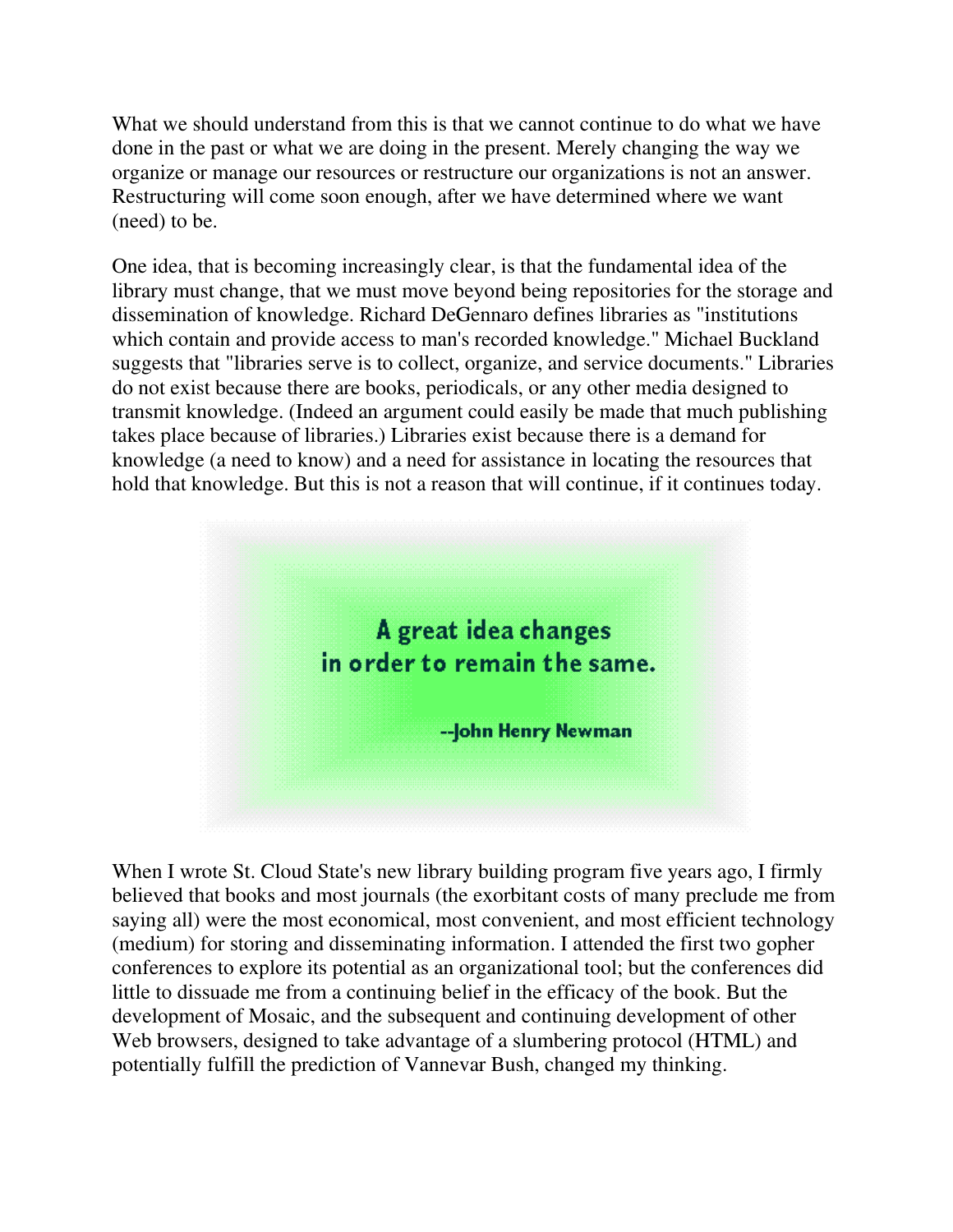We are far from F. W. Lancaster's vision of a paperless office (in fact we are probably consuming more paper than ever before, both in publishing and desktop printing), but over the next decade the most useful and most timeless knowledge on paper will be converted to digital form. Everything else, perhaps as much as 80% of items in every library, will remain on paper, ocassionally offering up tidbits of knowledge for information archaeologists of the future. Every academic library has these items: those that were never reclassified from Dewey to LC, those that were never bar-coded, and those that were sent to remote storage because no one had used them in the last ten years or librarians believed that the information they contained was obsolete. It is our increasing awareness of these items, and the continual spiraling of book prices and journal subscriptions, that has prompted the move from ownership to access, from just-in-case to just-in-time. On top of this, as we begin to move the information out of the library and directly to the user (reversing the traditional flow of information, as Eli Noam notes in his October 1995 Science article) we must ask not only about how to support remote users, but we must begin to confront the possibility that our mediation support may not be the best way to provide the subsidy (the economic efficiency brought to information resource access by libraries) that is required.

The future of libraries, however, is not simply a choice between becoming a just-incase traditional library (which will be necessary so that the just-in-time library can operate) or a just-in-time library. At the moment we are choosing a middle path, partly ownership, partly access, with the emphasis, as a result of institutional pride and intransigent accrediting agencies, still on ownership. We are learning to use and apply technology tools to traditional operations and resources, but most of what we have done to date is inappropriate to the new digital forms of information. We have not determined where to provide the subsidy in the system, where to make the intelligent investments that benefit the user's access to the appropriate information. The time is rapidly approaching when we will have to make harder choices about our future: whether we will continue to emphasize ownership and availability of "print" resources (either in paper or electronic form); or developing, owning, and disseminating digital knowledge resources; or becoming an insitution that knows where knowledge is and instructs others in techniques to locate it and put it to use. In this latter direction, we will rapidly come into conflict with our discipline-based faculty colleagues across campus.

Richard Lanham (Electronic Word) sees librarians awakening from a curatorial slumber to find "their job now a radically rhetorical" role. In Lanham's online vision, librarians assert themselves as teachers of mediums, rather than tools, instructing users in information and visual literacy, the "rhetoric of communication." With the world's information in a multimedia digital kaleidoscope, the librarian's job is nothing short of assisting researchers with new forms of communication. If one accepts that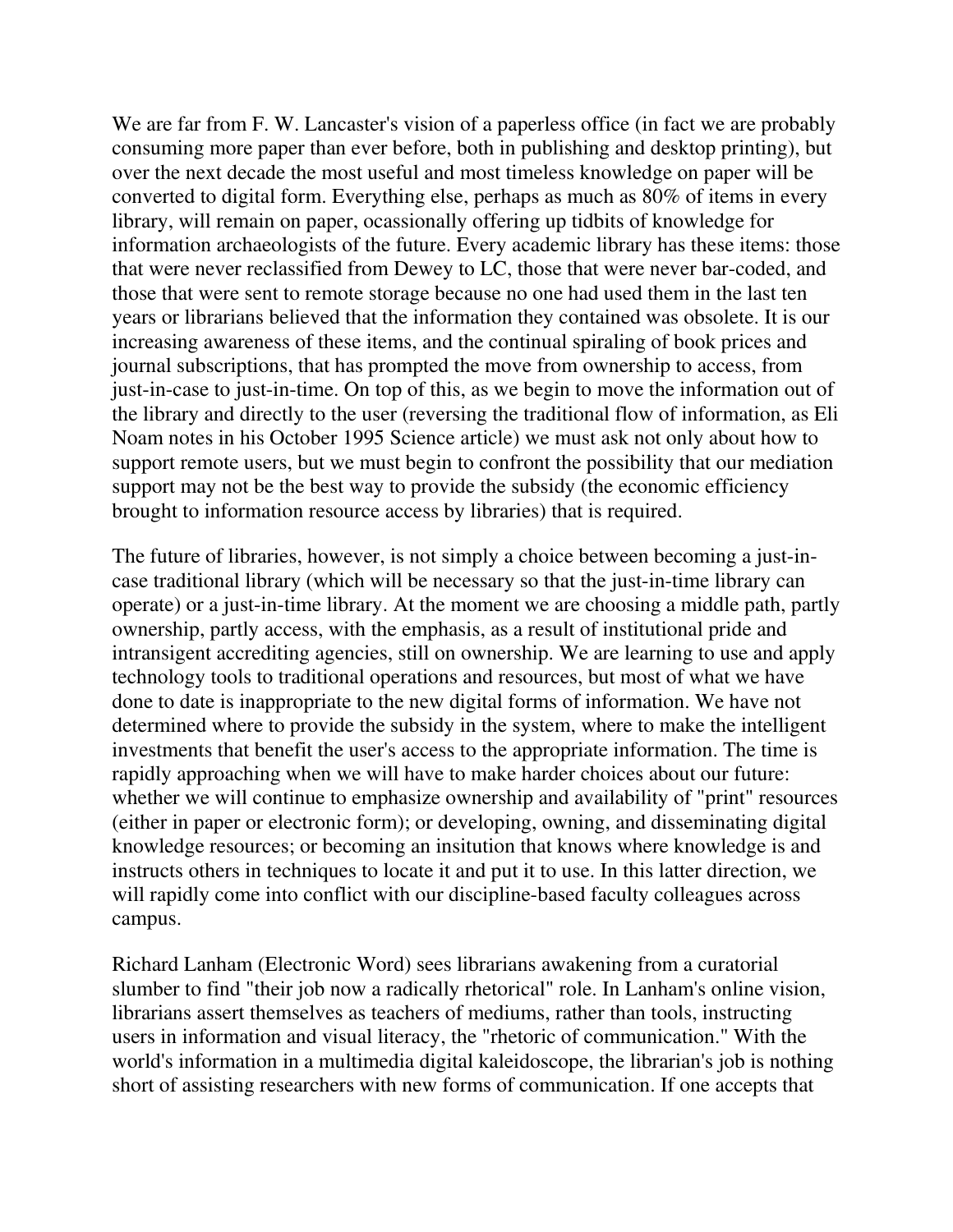digital formats are going to become a major form of publication, and I do, then the question of the impact of new mediums on traditional forms of expression is well placed, as is recognizing the need to assist readers interpret new mediums in a practical way. But even this role, changed though it is from what we do in traditional library use instruction (BI), is only an evolutionary step into an unknown future.



When I revisit St. Cloud State's building program, I realize that our "library of the future" is largely a thing of the past. Some of its ideas (maintaining large acquisition and cataloging departments, a traditional reference "desk," and an unintegrated government publications unit) are carryovers from the past; others (placing 80 per cent of the collections in on-site compact shelving) are compromises with the present. Our faculty knew change would take place, but we did not anticipate the rapid adoption of hypertext and the almost exponential rate of change. Fortunately, (or unfortunately, depending upon your point of view), we incorporated another idea into the building program: the idea of the "library" as an agent of change.

The most controversial component in the program is also likely to be its ultimate salvation, the InforMedia Services area. Occupying about 20 per cent of the building area, InforMedia services is a laboratory designed to promote strategic alliances with discipline-based faculty and with our external clients (local industries and organizations) to anticipate and promote change. Our mission is multiple: to affect change through work with content experts to create, organize, design, and disseminate digital instructional and informational resources; to provide students and scholars with the resources, tools, knowledge, and opportunities to mine (access and assess) digital environments and apply what they uncover; and to explore and evaluate new information technologies to fulfill the information requirements of students wherever they are and industries whenever they need it. InforMedia Services looks to create change because we should, not because we have to.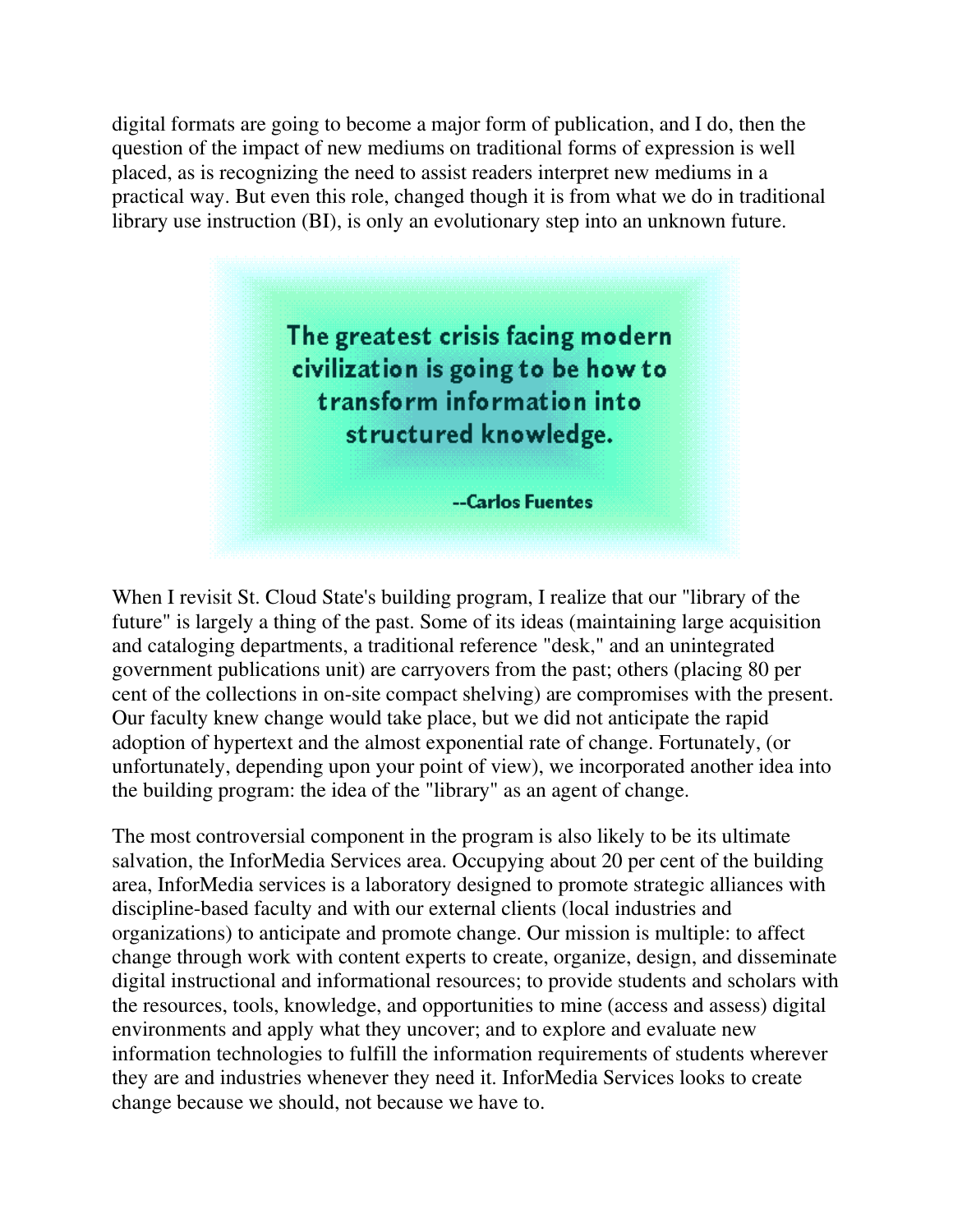As a team, InforMedia services is struggling to solve several management issues (several of which will be of value to our more traditional colleagues), including:

- physical/logical arrangement of information resources for which we assume the responsibility to create, maintain, and manage (at the moment we are exploring "canonical tasks" is organizing instructional support materials; and working with faculty on permission to copyrighted materials)
- negotiating permission to access knowledge resources (largely on a statewide basis through MINITEX; for us, access implies the ability to disseminate information to "our" students wherever they may be and whenever they may require it)
- mirroring knowledge resources (while we are not at present doing this, we are researching regional cooperation in mirroring and providing access to resources where the size of our "pipe" limits or inhibits access) (both access and mirroring require us to investigate and develop a solution to control access)
- collaborative environments (especially to create "learner opportunities" for instructional purposes, to facilitate group work, and to promote interaction with mentors; this also raises issues of privacy and what can and should be made public).



The changes we are anticipating in InforMedia Services affect not just the library, but the entire academical enterprise. As Jennifer James said in her talk at the ACRL/LITA President's Program at 1995 ALA in Chicago, after medicine and law, the next lodge to crumble will be the academy. The hour lecture and the chalk board are as doomed as the card catalog. Multimedia, computer-based training, and collaboration between both students and teachers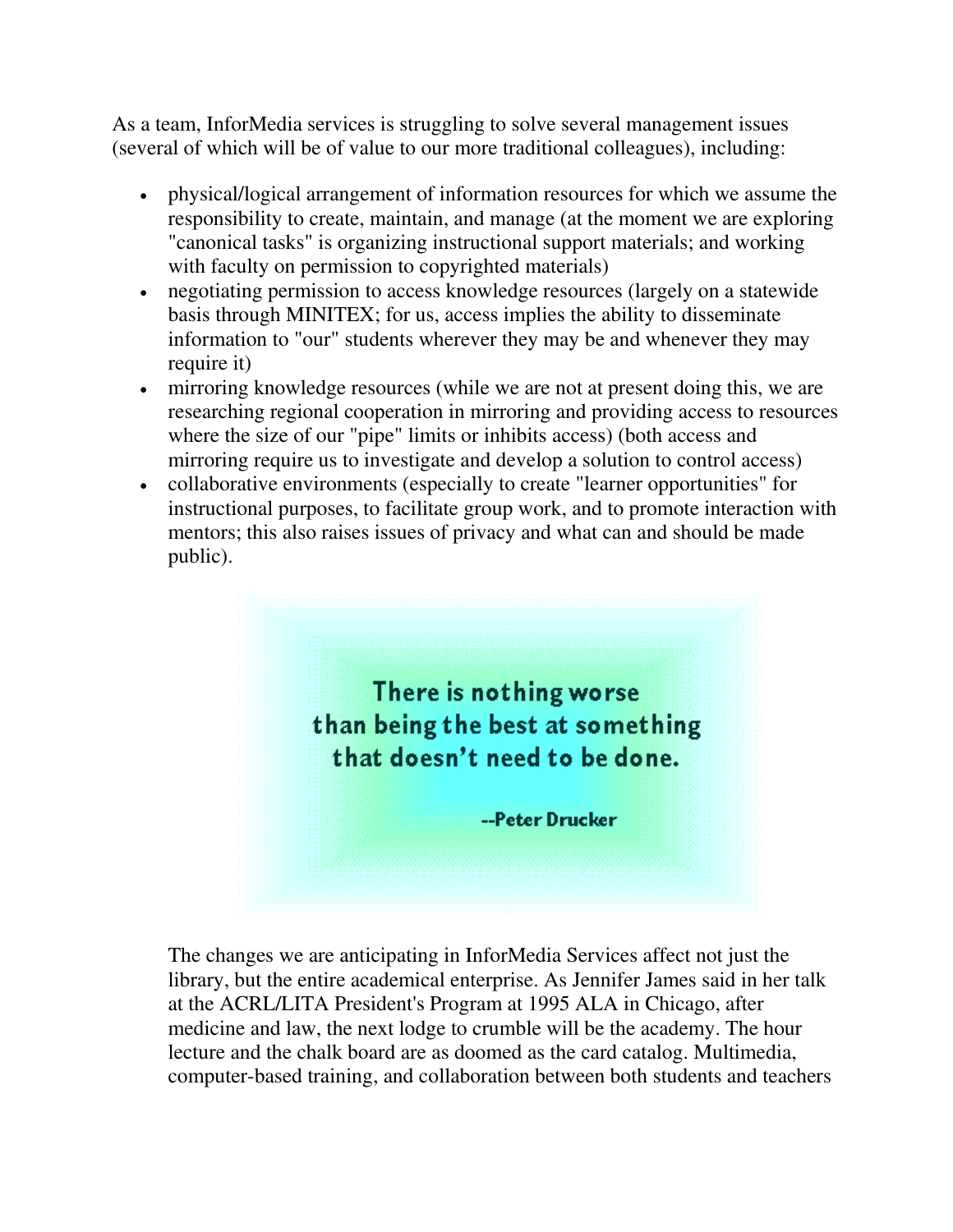and students and students made possible by electronic mail and computer conferencing will change the nature of instruction.

So what does this mean for academic library services, in particular public services? It means challenging every assumption of our profession. If we concentrate solely on satisfying the needs of the present, we necessarily frustrate the needs of the future. It may not be true that the most important things we do is classify or shelve a book or provide a 50 minute library use instruction session, or even answer a reference question. Maybe the most important thing you do today will be to use NLightN to explore the Internet. The administration may well be concerned about a loss of productivity (however we may measure it in a library setting), students and faculty (with their compressed views of time, which we helped to create) may be momentarily frustrated because their "need" is not immediately fulfilled, and colleagues within the library may be annoyed that some get to "play" while other "do the work." But maybe NLightN, or another information tool, either through its use or through what you find, will provoke your thinking or challenge a long-held assumption.

Let me demonstrate with a scenario developed out of conversations in which I participated as a member of a statewide next generation library automation task force.

> I am a student at St. Cloud State University, taking a course through distance education at Pine Technical College in Pine City, some 60 miles east of St. Cloud. I live in Hinckley and drive the 10 miles to Pine City one night each week to attend lectures delivered over interactive television. One night each week I drive to Pine Tech to use the computer lab facility to participate in a class group discussion via desktop videoconferencing or a multiuser domain. I can participate in the multiuser domain or videoconferencing from my computer at home, but travel to Pine City to interact with other students face-to-face.

> Every class I have taken through distance education requires that I write a research paper. Neither the libraries in Pine City, Hinckley, or Cambridge (which seem to contain mostly recreational books) nor America Online, to which I subscribe, have access to all the resources necessary to conduct the level of scholarly research expected by my instructors. St. Cloud State, and several other libraries around the state, seem to continue to get some books and a few periodicals, although I hear they used to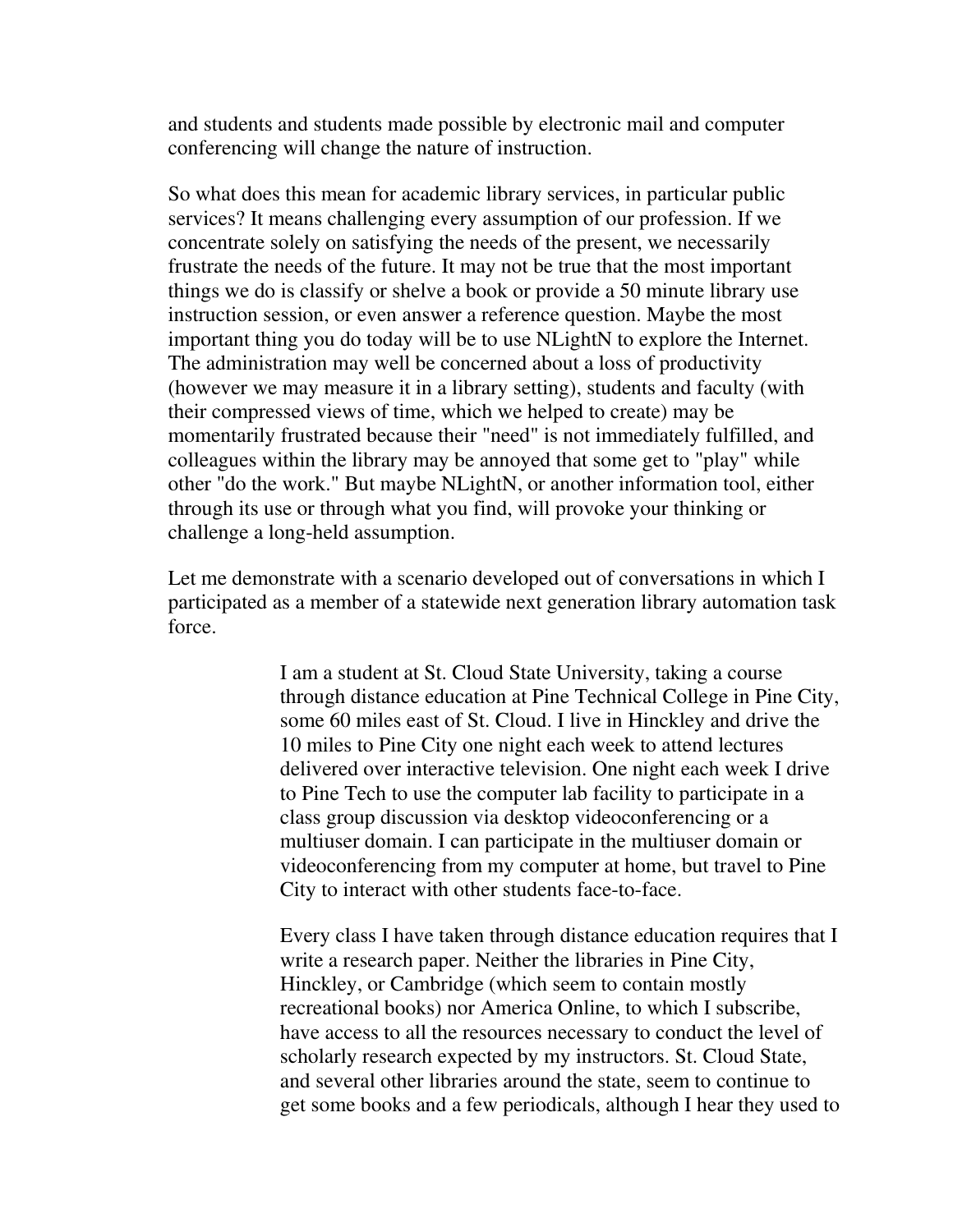buy a lot more in the past. A lot of what the St. Cloud State "library" has seems to come from somewhere else, from everywhere else. While I thought it was a waste of time when I had to take it, the required information literacy course taught me a lot about the varieties of knowledge resources available, how I can access them, how I should critically view the information, and how I can begin to apply what I find.

I use dial access through the Hinckley Public Library SLIP connection to gain access to the statewide information system. Once connected, I type in my identification. My identification enables a number of defaults that were set when I enrolled at SCSU. I subsequently expanded my options by changing the defaults to include searching of items in the University of Minnesota Libraries (they call it the "library of last resort"). I can check my defaults easily and verify my email address, my preferred interface for searching, my preferred Interlibrary Loan delivery point (Hinckley Public Library), and my preferred library catalogs (SCSU is the default, and I have added the local public library because it's convenient, and the University of Minnesota because it seems to have everything that I can't find elsewhere). Because of the topic required for a research paper I need to write, I've decided to add the library at the College of St. Benedict, St. John's University.

I also check the other files that will be included in my search. The standard defaults for SCSU students include periodical citations, several of which include fulltext (e.g., IAC), the ERIC database (which may or may not be relevant to my topic), the Encyclopedia Britannica (which my instructor says is okay for background and links to other files but shouldn't be used as the primary source for writing a paper), Internet resources, and a couple proprietary databases paid for by SCSU. It looks like CSB/SJU has another good database that could help, but it's only available to their students. I never know whether the information I find is actually located at St. Cloud State. I assume some of the photocopies that are sent come from items they store, and I know some of the "books" come from there because of the barcode label. But with the electronic information, I never know..

SCSU has added a new database that might have some useful information; I'll contact the research consultant for assistance later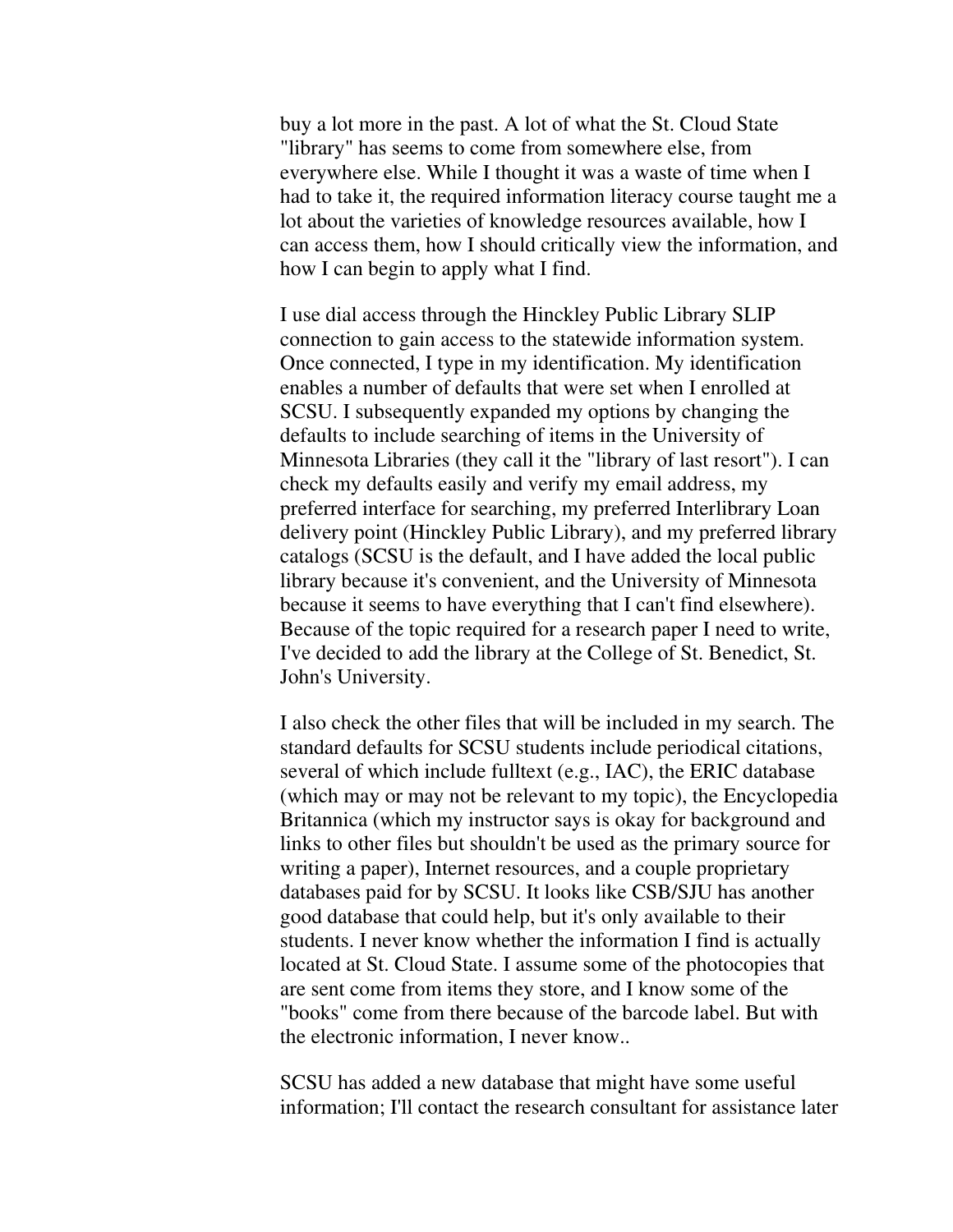if I can't figure out how to use it or if they haven't completed the online tutorial. For a previous paper I contacted a research consultant online to provide assistance. It wasn't that I couldn't find enough information, but that I located too much and needed some assistance in resetting the search filters. I've also used the interactive desktop videoconferencing to learn how to use a new reference tool that had recently come online. Rather than just explain, the research conslutant was able to show me what happens when certain operations took place. I don't use this interactive mode very often because I have to drive down to Pine City and use the Tech College's computer lab. Usually, when I need the assistance of a research consultant, I just send an email question or use the assistance form. Most of the questions seem to be answered by people at SCSU, but every now and then I get a response from a subject specialist at another library. Like the electronic resources, I'm never really sure the person I talk with on the videoconferencing is at St. Cloud State or even works there. There was an instance when I think the consultant was from the U of Mn.

I enter a few search terms in the appropriate space. I know I can use Boolean operators ("and", "or", "not", and word proximity), but the default "and" should be sufficient to get me started. I can always refine my search later. The computer tells me how many items matched my criteria. It's a rather large number, certainly more than I want to look through. I ask the computer to sort the results to show the fulltext resources first.

Because I've previously found some useful information and been pointed in some good directions, I decide to read the article from the Encyclopedia Britannica to see if I can create a more focused search. Everything in the article has already been pretty well covered by the instructor. The bibliography includes a couple of books; I'll check later to see whether they are available in the region. There is a link to a Web page, but the link doesn't work. I check the list of Web pages returned in my search and see the same title. A click links me to the site, which, in addition to links to other Web pages, includes a fairly good essay on my topic. The document has not been through what my instructor calls the peer review process, but it looks pretty good to me and has a nice bibliography that I can use. Another Web page from the list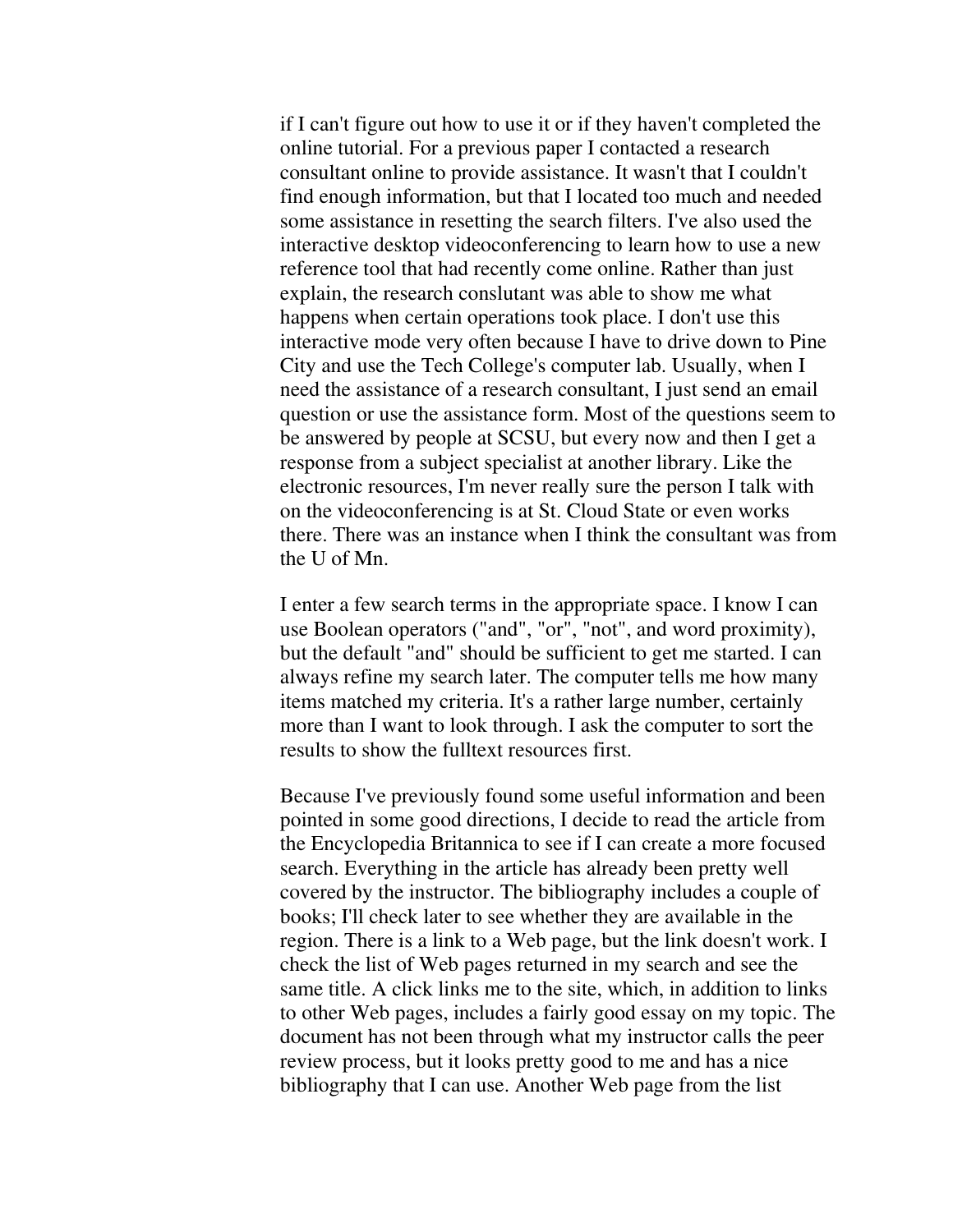looked promising, but was nothing more than a directory page with links to other pages. I don't have time to sort through all of this mess, so I return to the search results.

I then check the items that are available in fulltext. There are a dozen journal articles published in the last two years that look pretty good, and a book that's available from Wisconsin. I forward the fulltext of a couple articles to my email account where I can look at them later and queue a request to access the book.

I resort my search results to look at citations for items not available in fulltext. The default display is in reverse chronology, so I ask the list to be reordered by relevancy (and check scholarly as my preferred relevance criteria). Several titles (a few even have abstracts) look promising, but none are available locally. One is at SCSU, another is at CSB/SJU, and two more are at Wilson at UM; the rest I request through document delivery. A few articles are available from electronic journals on the Web; fortunately SCSU subscribes to one and I make the link to download the article to my harddisk. This should have shown up in the fulltext sort; must be a bug.

The proprietary databases available through SCSU prove to be valuable. I obtain several citations to articles that look better than those I requested previously. I make the appropriate request for six or seven of these articles. I also decide to cancel three of my previous ILL requests that don't look as good as I previously thought.

The proprietary databases available through SCSU prove to be valuable. I obtain several citations to articles that look better than those I requested previously. I make the appropriate request for six or seven of these articles. I also decide to cancel three of my previous ILL requests that don't look as good as I previously thought.

I could send an email to a mentor for hints on other places to pursue research, but I think I'll wait until after I review what I have already requested. I may already have enough. It is too bad I don't have the desktop videoconferencing from home, so I could have the consultant review use of the bibliographic management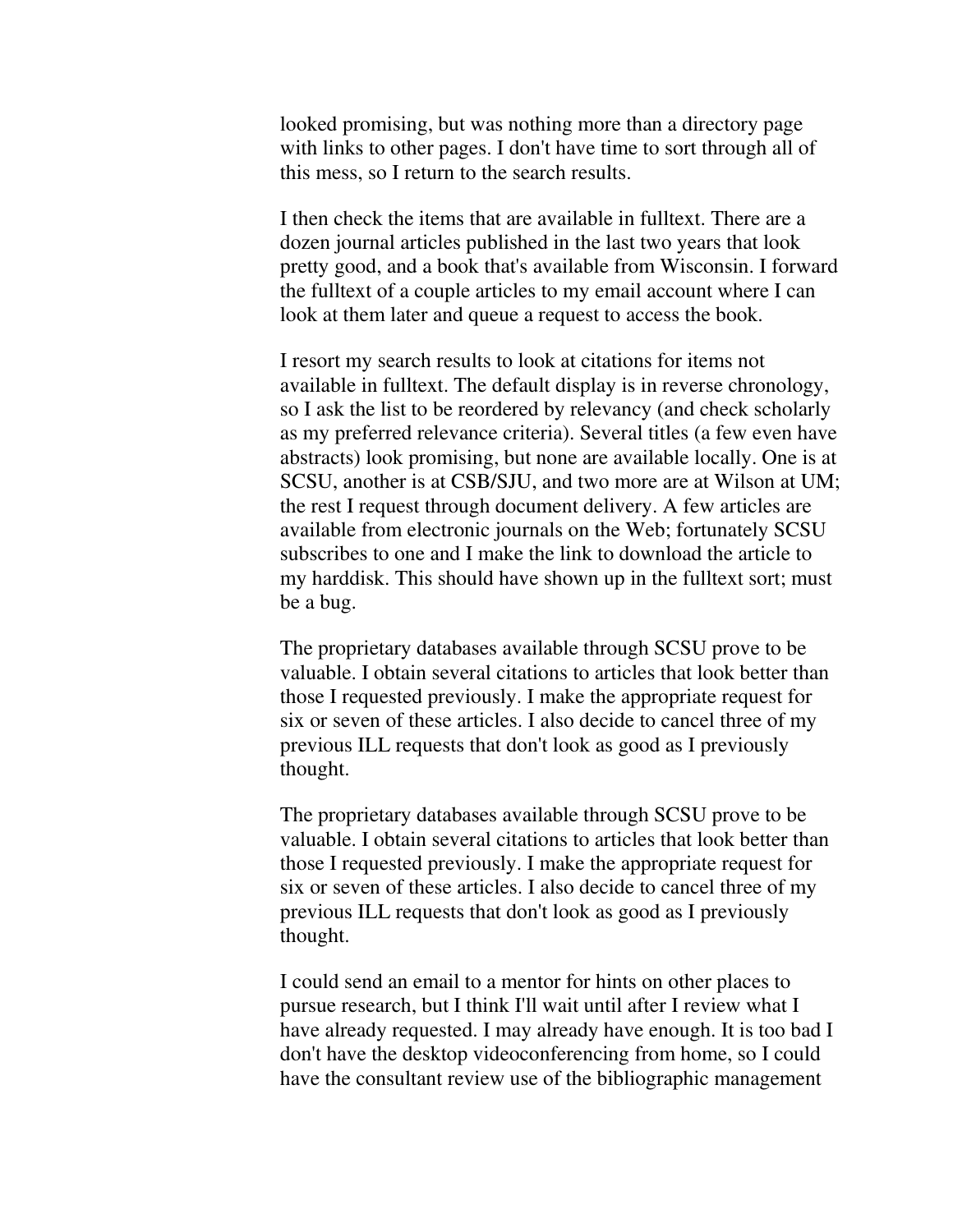software, but I can wait until I can get down to Pine Tech before class next week.

I keep pushing at my own limitations and at the limits of science fiction. That is what the practice of an art is, you keep looking for the outside edge.

> --Urusla LeGuin The Language of the Night

The person in this scenario is a fairly sophisticated user. How did they get that way? Fifteen years ago, Brian Nielsen at Northwestern University wrote a paper ("Online Bibliographic Searching and the Deprofessionalization of Librarianship." Online Review 4(3):215-224 September 1980) challenging what at that time was one of the primary assumptions of librarians. He believed that in the future (and remember this was written in 1980) most end users would be conducting their own online searches. The introduction of CD-ROM databases was the opening gambit; loading external files into our online catalogs expanded the opportunities; the Internet exploded the myth of the mediator.

The most serious challenges to implementing this scenario do not come from insufficient funding, or inadequate hardware, or the rapidly changing technologies. These have a way of working themselves out. Other challenges, such developing measures of quality and accountability and adding value to our endeavors are possible. The University of Nevada Reno, through your "strategic thrusts," has established ambitious goals. Our most difficult challenges are overcoming the limits of our visions, and our inability to deal with the enormous changes at the last minute that each of us will have to accept.

This discussion of the future only hints at what will happen with library services. It is nearly impossible to say with any certainty how users will respond to the changes and what information professionals will need to do both will change in wildly unanticipated ways. As I have noted, our role as